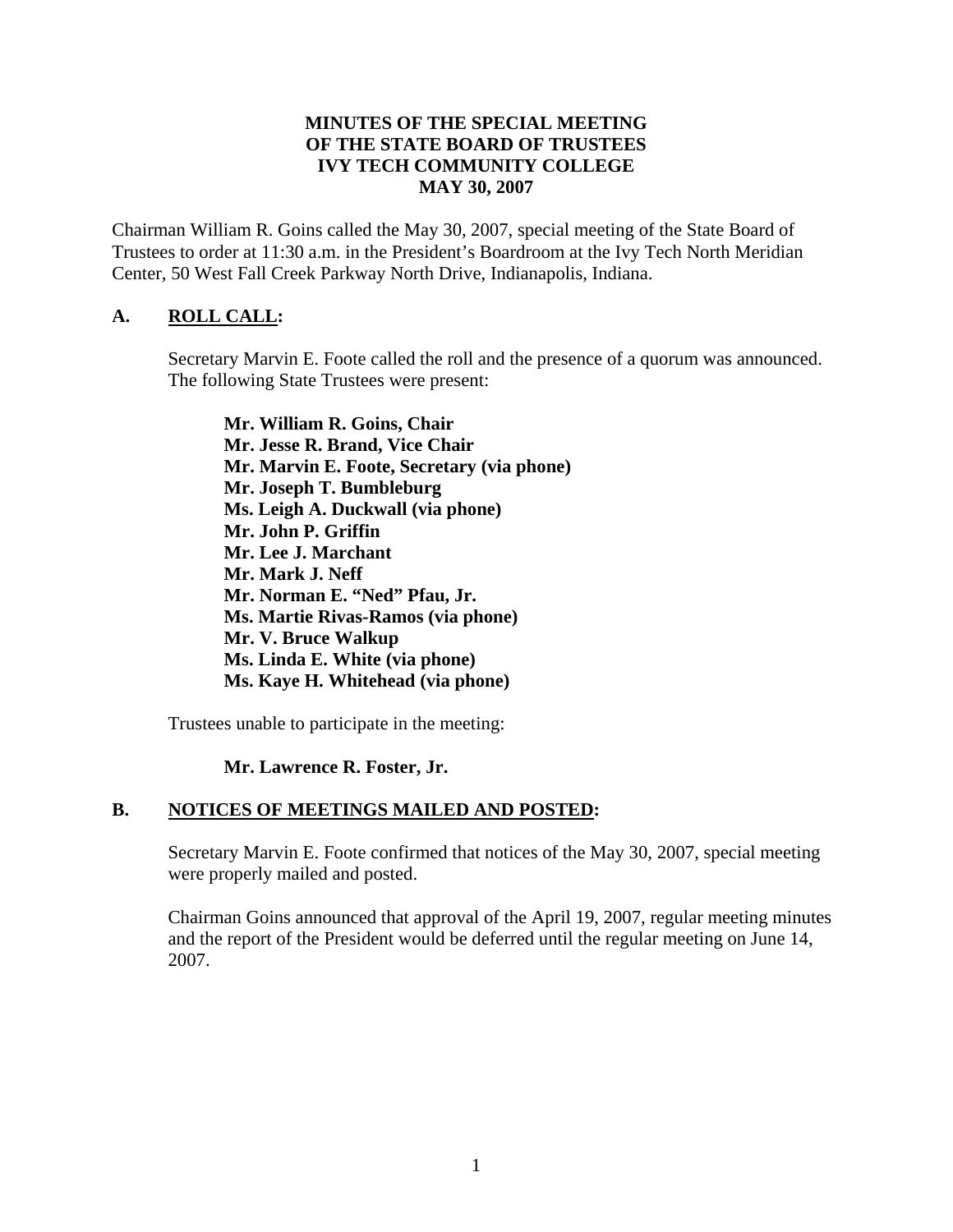### **BOARD MINUTES OF SPECIAL MEETING MAY 30, 2007**

### **C. REPORT OF BOARD COMMITTEES:**

### **Item 1** Chairman Goins called upon Trustee Norman E. Pfau, Jr. to give the **Budget and Finance Committee Report**.

- Trustee Pfau explained that **Resolution Number 2007-18** establishes the student fee rates for 2007-08 and 2007-09. After careful consideration of budgetary needs, a fee increase of 3.9% is recommended for in-state students taking 15 credit hours per semester for both 2007-08 and 2008-09. This translates to increases of \$53.25 in 2007-08 and \$55.50 in 2008-09. The average Ivy Tech student taking 8 credit hours per semester will have an increase of \$28.40 per semester in 2007-08 and \$29.60 per semester in 2008- 09. A separate \$10.00 per credit hour charge for Internet-based distance education courses only is also recommended. Trustee Pfau called on Vice President Holmes for additional comments, and Mr. Holmes explained that the resolution and supporting information were presented in detail at the Budget & Finance Committee of the Whole earlier this morning. He asked if anyone had any questions; there were none. Trustee Pfau made the motion to approve **Resolution Number 2007-18, Approval of Student Fee Rates for 2007- 2009.** Trustee V. Bruce Walkup seconded the motion, and the motion carried unanimously.
- Chairman Goins called on Tony Harte, Chief Technology Officer, for a report on upgrading the College's Wide Area Network (WAN) and connections to ILight, a fiber based transport system. Mr. Harte said that the process of getting the College's network design put in place is nearing completion. The network has been designed, requests for proposals have been sent to all applicable vendors in Indiana, and the cost model for the entire network has been formulated based on financial analysis. The cost model has been shared with Vice President Holmes and all 14 chancellors; they are all aware of the implications and they are ready to move forward in getting increased bandwidth to all of the regions. The final step is seeking approval from the state trustees to award contracts to the named suppliers in **Resolution Number 2007-19**. Mr. Harte explained that the total request of over \$4 million will be spaced out over time: the contract lengths range from 2 years to 5 years with the exception of the dark fiber contract which is for 10 years, and the total amount represents the total cost over the whole life of those contracts. Trustee Lee J. Marchant asked what portion of this \$4 million expenditure would come from the \$34 million IIS budget. Mr. Harte explained that these dollars are in addition to the IIS budget; they will not be taken out of the IIS budget. The dollars budgeted within IIS allowed the College to build out the core (central office piece) of this new network design to be able to handle the traffic for the entire state. This \$4 million will upgrade the regional bandwidth to meet the demands for technology based tools. Funding will come jointly from portions of the ITS budget and regional